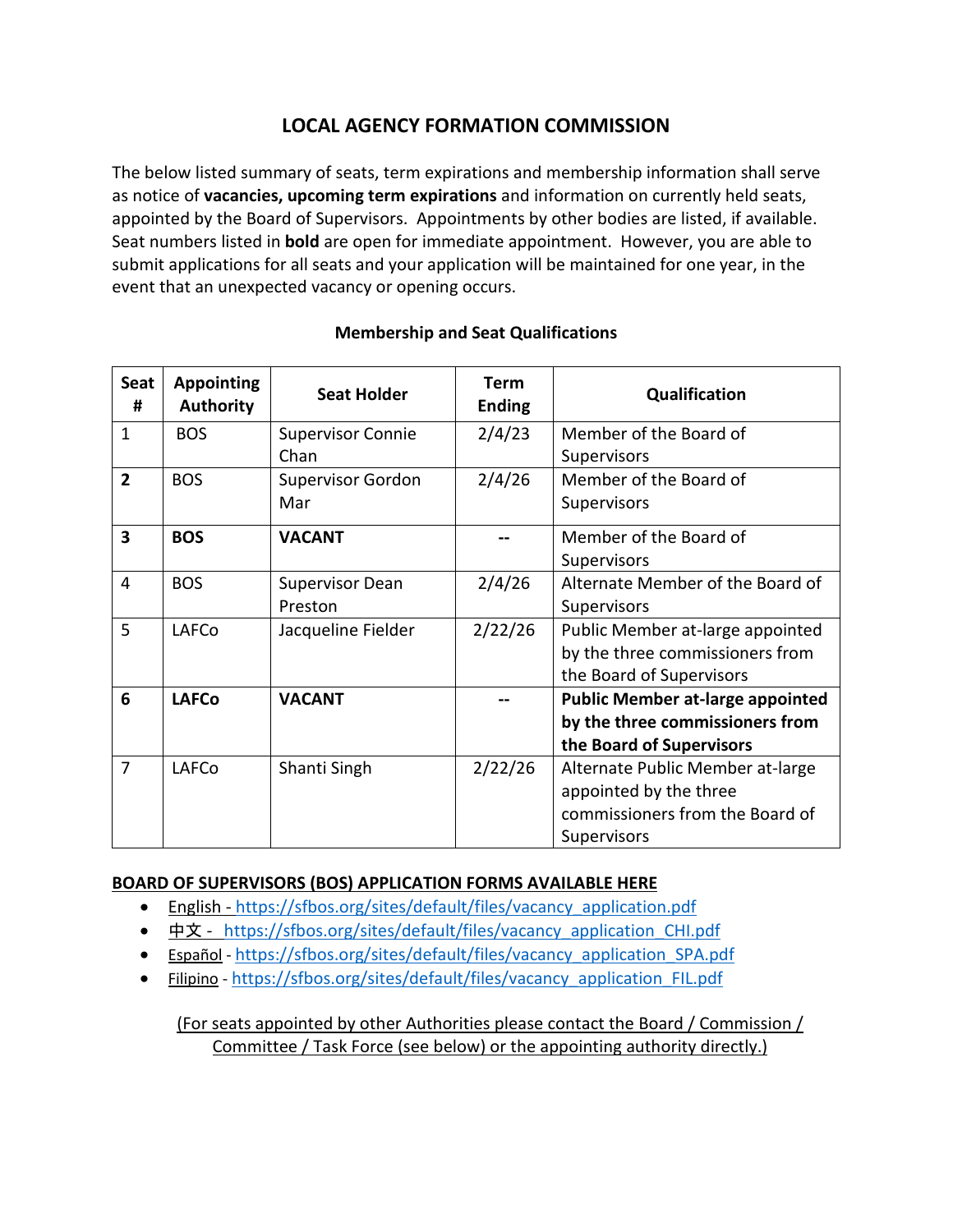Pursuant to Board of Supervisors Rules of Order 2.19 (Motion No. 05-92) all applicants applying for this body must complete and submit, with their application, a copy (**not original**) of Form 700, Statement of Economic Interests. Applications will not be considered if a copy of Form 700 is not received.

## **FORM 700 AVAILABLE HERE (Required)**

<https://www.fppc.ca.gov/Form700.html>

*Please Note: Depending upon the posting date, a vacancy may have already been filled. To determine if a vacancy for this Commission is still available, or if you require additional information, please call the Rules Committee Clerk at (415) 554-5184.*

Applications and other documents may be submitted to [BOS-Appointments@sfgov.org](mailto:BOS-Appointments@sfgov.org)

**Next Steps**: Applicants who meet minimum qualifications will be contacted by the Rules Committee Clerk once the Rules Committee Chair determines the date of the hearing. Members of the Rules Committee will consider the appointment(s) at the meeting and applicant(s) may be asked to state their qualifications. The appointment of the individual(s) who is recommended by the Rules Committee will be forwarded to the Board of Supervisors for final approval.

The Local Agency Formation Commission (LAFCo) shall consist of a total of seven (7) members, five (5) of whom are appointed by the Board of Supervisors. The composition of the members are as follows:

- Three (3) members from the Board of Supervisors and appointed by the Board;
- Two (2) public members-at-large appointed by the four commissioners from the Board of Supervisors;
- One (1) alternate member from the Board of Supervisors and appointed by the Board; and
- One (1) alternate public member-at-large appointed by the four commissioners from the Board of Supervisors.

The term of each member shall be four years. Commissioners serve until the appointment of a successor or until removed by the appointing body.

LAFCo is responsible for reviewing and approving proposed jurisdictional boundary changes, including annexations and detachments of territory to and/or from cities and special districts, incorporations of new cities, formations of new special districts, and consolidations, mergers and dissolution of existing districts. In addition, LAFCo must review and approve contractual service agreements, determine spheres of influence for each city and district, and may initiate proposals involving district consolidation, dissolution, establishment of subsidiary districts, mergers, and reorganizations (combinations of these jurisdictional changes).